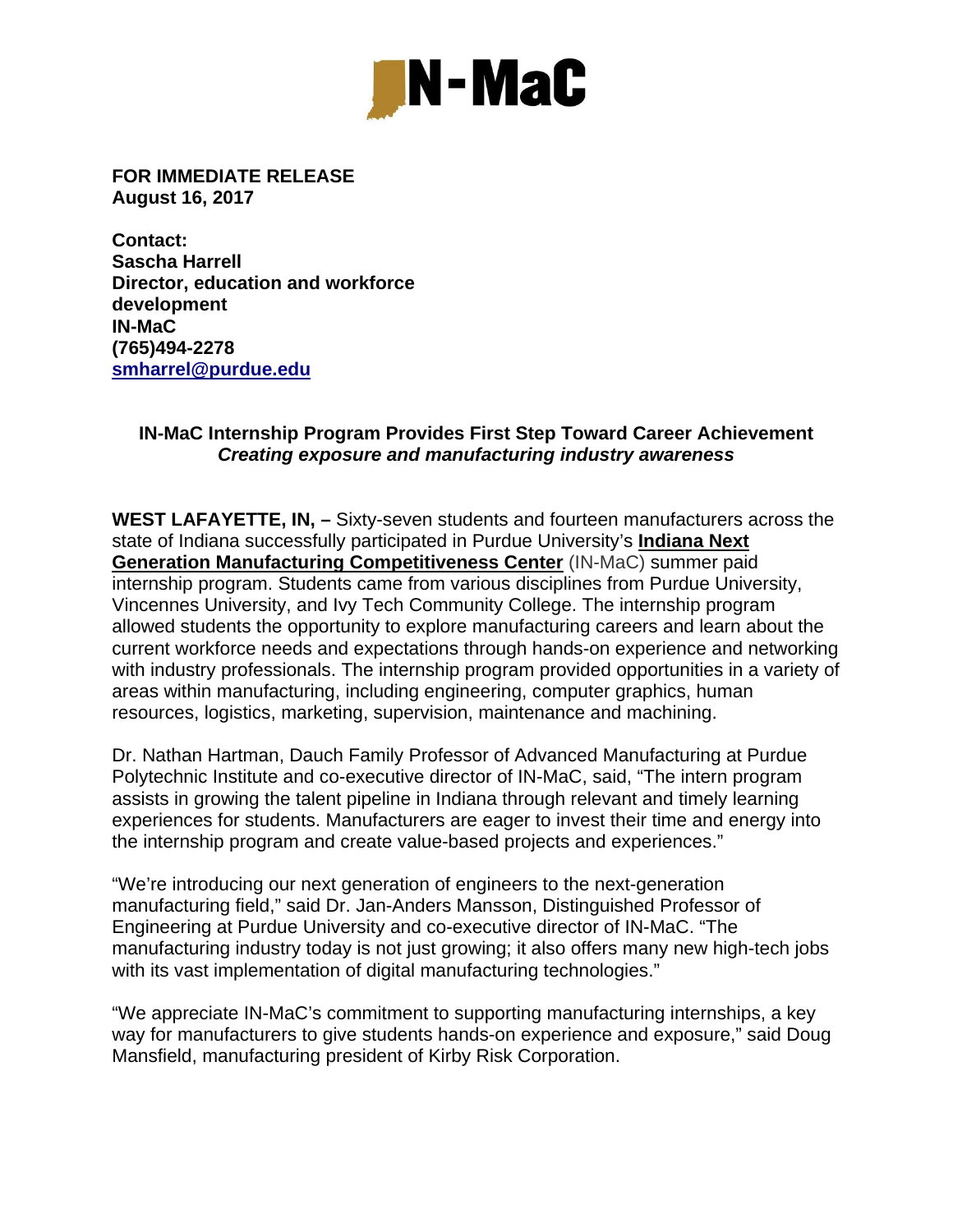

"IN-MaC has given Subaru of Indiana the experience of developing industry-ready students who will be better suited for the workforce upon graduation," said Brad Rhorer, senior manager of Subaru of Indiana Automotive.

Bayley Goodman, a rising junior at Purdue University studying business marketing and sales, interned with Subaru of Indiana (SIA). "The internship at SIA was rewarding and provided me with a solid understanding of career opportunities within manufacturing," said Goodman. "I also had the opportunity to develop technical skills while learning practical applications."

"Working with INvets led me to thoroughly understand how to articulate what I have learned in my studies into the physical world interacting with notable clients, collaborating with prominent companies, and relay and communicate information effectively with our users," said Kai Hardy Mangiaracina, a rising sophomore at Purdue University studying computer graphics and design engineering.

"Every single day gave me hands-on experience in a manufacturing setting with valuable work-based learning," said Aaron Davey, a rising sophomore in the Advanced Internship in Manufacturing (AIM) program at Vincennes University.



*Intern Kai Hardy Mangiaracina, a rising sophomore at Purdue University studying computer graphics and design engineering, presents to fellow participating interns on the Conexus Indiana INvets program he collaborated on with Conexus Indiana.* 

"The internships reached across the state of Indiana to include OEMs, Tier 1, Tier 2 and Tier 3 organizations alongside supporting industry organizations. As advanced technologies and methods are adopted within the industrial manufacturing environment, the manufacturing industry needs to engage in the development and retention of a

highly skilled workforce to ensure Indiana manufacturing will continue to be competitive for global growth and innovation," Hartman said.

IN-MaC continually supports the competitiveness and sustainability of the manufacturing sector to ensure job growth and economic prosperity in Indiana. These internships allow students to learn about different types of manufacturing job opportunities, as well as how to develop relevant skills tailored to the needs of the manufactures.



*Intern Austin White, rising senior at Purdue University studying electrical engineering takes questions from participating interns on his experience interning with Kirby Risk.*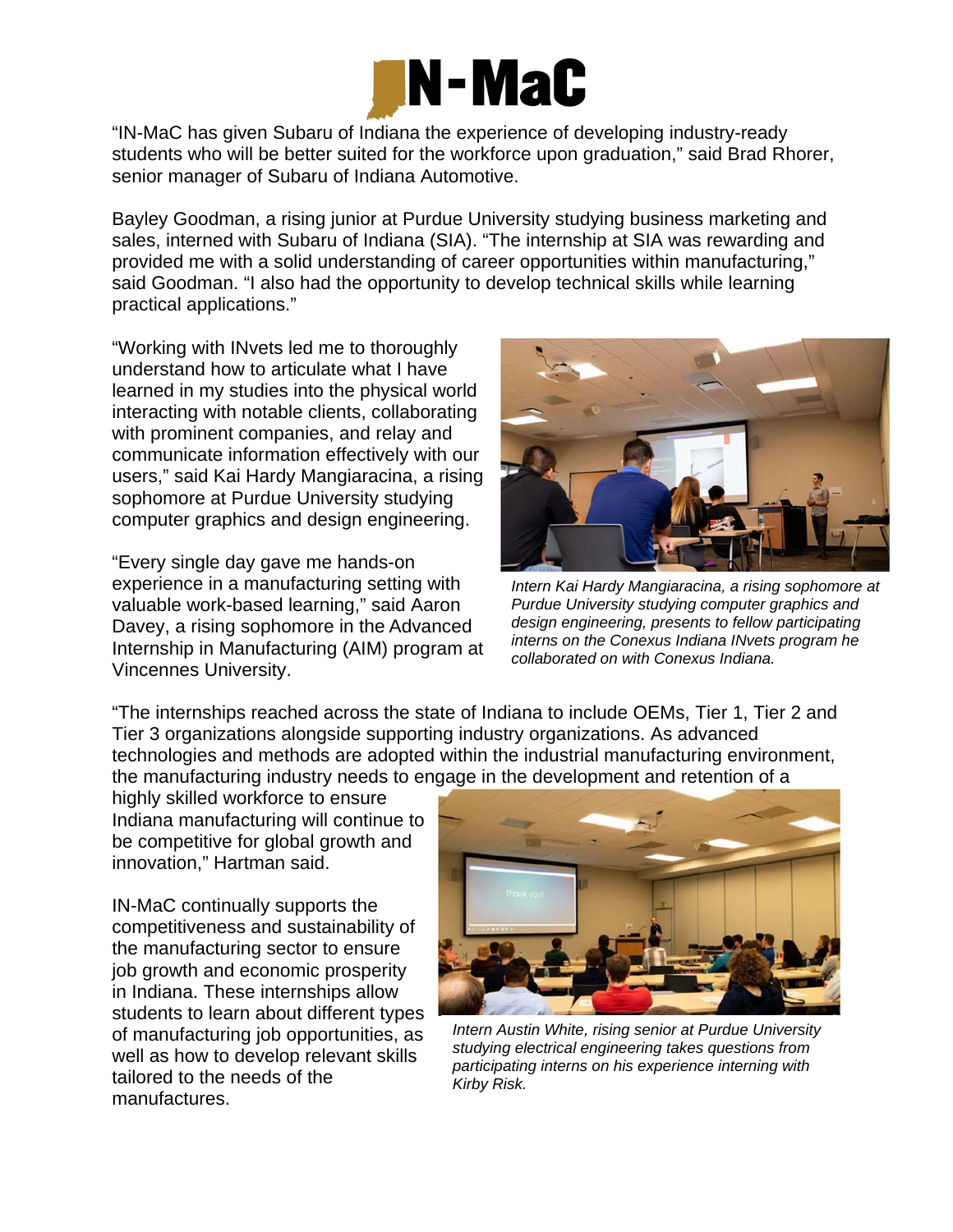

Participating manufacturers included: Advent Precision Inc., Arconic Inc., C&T Engineering Inc., Caterpillar Inc, Conexus Indiana, Cook BioTech, Farbest Foods Inc., Fiat Chrysler Automobiles, GE Aviation, Kirby Risk Corporation, Niagara Bottling, Schoot Gemtron, and Subaru of Indiana Automotive.

The IN-MaC Summer Internship Program is supported by IN-MaC, a joint center between Purdue's Polytechnic Institute and College of Engineering.

Due to its overwhelming success in the summer of 2018, the program will increase internship opportunities in 2019 in response to the growing interest and need to expand student awareness and exposure to manufacturing careers across the state of Indiana.

Headquartered in West Lafayette, Indiana, IN-MaC provides expertise in advanced manufacturing technologies and methods through its applied research programs, and provides technology and productivity solutions to manufacturers in partnership with the Indiana Manufacturing Extension Partnership. Through its education and workforce development program, IN-MaC provided a means for connecting college students to their desired prospective industry sectors by creating this summer internship program

*IN-MaC intern students. The IN-MaC intern program was created to expand manufacturing exposure to students in various disciplines attending Purdue University, Vincennes University and Ivy Tech.* 



## **Sources:**

Dr. Nathan Hartman, Dauch Family Professor of Advanced Manufacturing at Purdue University and co-executive director, Indiana Next Generation Manufacturing Competitiveness Center, **nhartman@purdue.edu**, 765-494-4585

Sascha Harrell, education and workforce development director, Indiana Next Generation Manufacturing Competitiveness Center, **smharrel@purdue.edu**